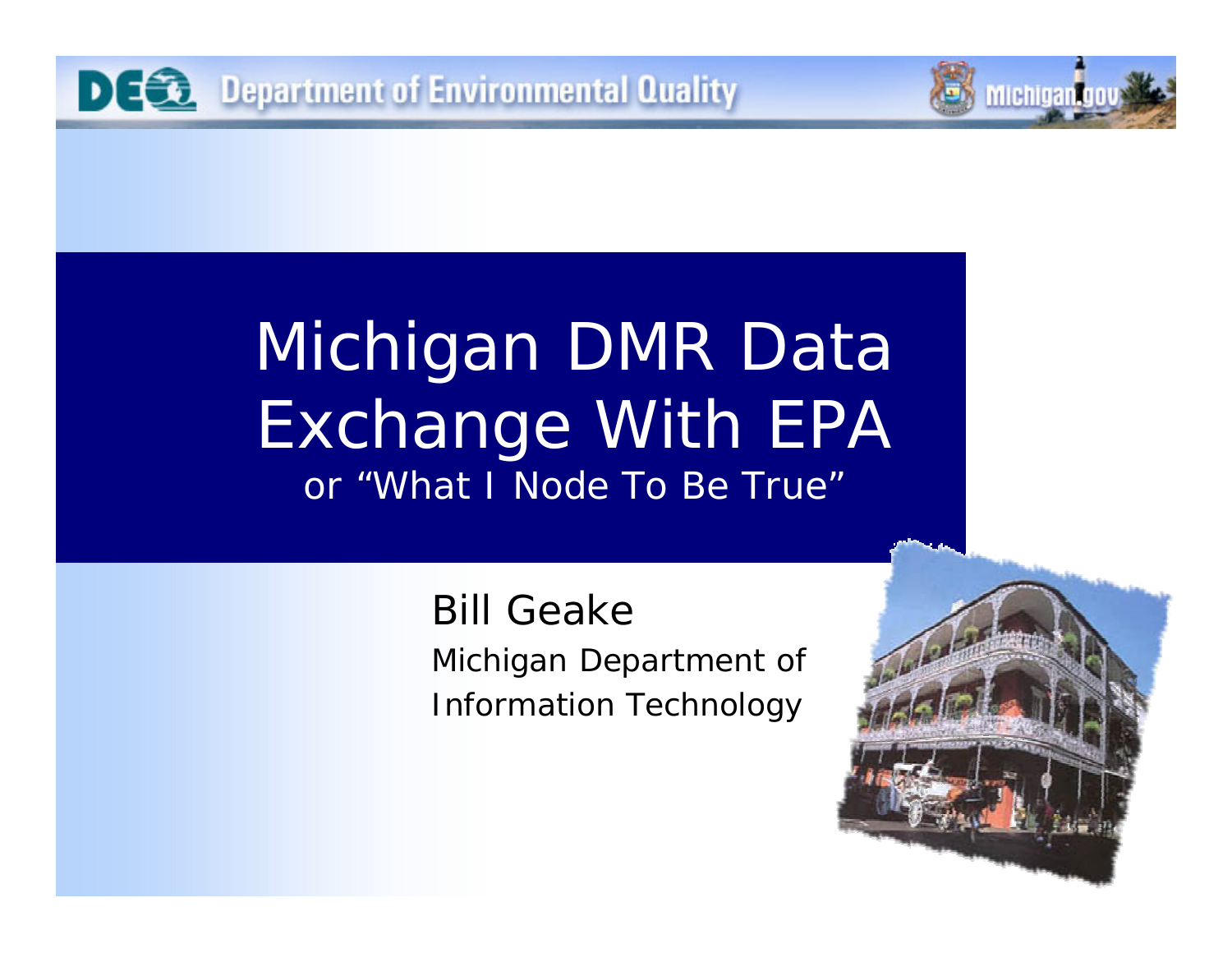# Overview of DMR Data Flow Process

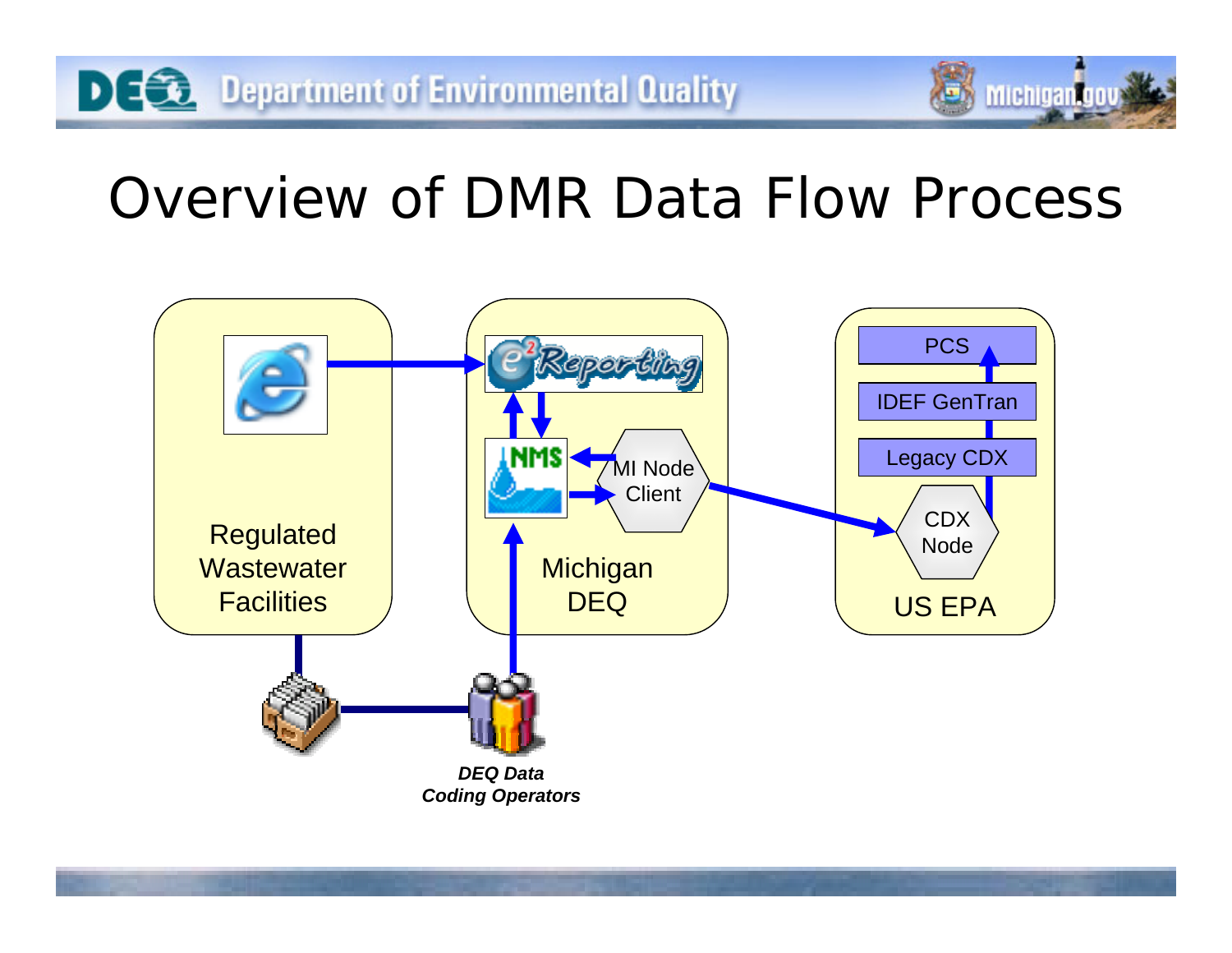# Facility-to-State DMR Data Flow

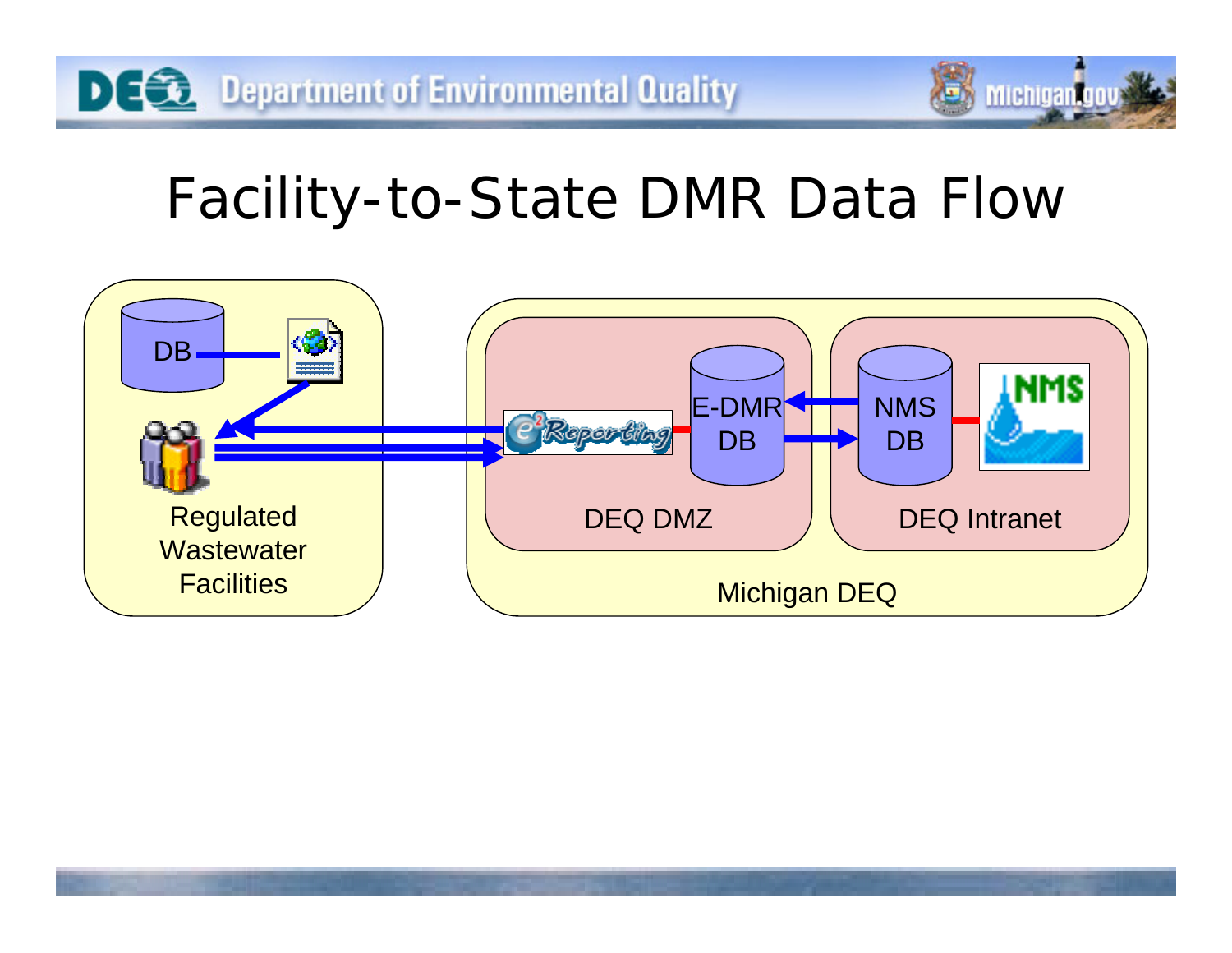**Blank Form** XML (Right click on content to print) Printing Instructions

#### Michigan Department of Environmental Quality Daily Discharge Monitoring Report (DMR)

| MITTEE NAME: AAR Cadillac Mfg<br>LING ADDRESS: 201 Haynes Street |                    | PERMIT NUMBER:<br><b>DISTRICT:</b> | MI0002640<br>Cadillac |                          |                     |       |  |
|------------------------------------------------------------------|--------------------|------------------------------------|-----------------------|--------------------------|---------------------|-------|--|
|                                                                  | Cadillac, MI 49601 | COUNTY:                            | Wexford               |                          |                     |       |  |
| <b>ILITY:</b><br>AAR Cadillac Mfg                                |                    | MONITORING POINT:                  | 001A                  |                          |                     |       |  |
| <b>CATION:</b>                                                   | 201 Haynes Street  | <b>MONITORING PERIOD:</b>          |                       | 2004-01-01To: 2004-01-31 |                     |       |  |
|                                                                  | Cadillac, MI 49601 |                                    |                       |                          |                     |       |  |
| PARAMETER NAME                                                   | Flow               | Total Residual Chlorine            | Oil and Grease        | Temperature (F)          | Outfall Observation | pH    |  |
| PARAMETER CODE                                                   | 50050              | 50060                              | 00556                 | 00011                    | 84130               | 00400 |  |
| MONITORING PT.                                                   | 001A               | 001A                               | 001A                  | 001A                     | 001A                | 001A  |  |
| <b>STAGE CODE</b>                                                | 1                  | 1                                  | $\mathbf{1}$          | -1                       | 1                   | 1     |  |
| <b>UNIT</b>                                                      | MGD                | ng/1                               | mg/1                  | $\mathbb F$              | yes/no              | S.U.  |  |
| 2004-01-01                                                       |                    |                                    |                       |                          |                     |       |  |
| 2004-01-02                                                       |                    |                                    |                       |                          |                     |       |  |
| 2004-01-03                                                       |                    |                                    |                       |                          |                     |       |  |
| 2004-01-04                                                       |                    |                                    |                       |                          |                     |       |  |
| 2004-01-05                                                       |                    |                                    |                       |                          |                     |       |  |
| 2004-01-06                                                       |                    |                                    |                       |                          |                     |       |  |
| 2004-01-07                                                       |                    |                                    |                       |                          |                     |       |  |
| 2004-01-08                                                       |                    |                                    |                       |                          |                     |       |  |
| 2004-01-09                                                       |                    |                                    |                       |                          |                     |       |  |
| 2004-01-10                                                       |                    |                                    |                       |                          |                     |       |  |
| 2004-01-11                                                       |                    |                                    |                       |                          |                     |       |  |
| 2004-01-12                                                       |                    |                                    |                       |                          |                     |       |  |
| 2004-01-13                                                       |                    |                                    |                       |                          |                     |       |  |
| 2004-01-14                                                       |                    |                                    |                       |                          |                     |       |  |
| 2004-01-15                                                       |                    |                                    |                       |                          |                     |       |  |
| 2004-01-16                                                       |                    |                                    |                       |                          |                     |       |  |
| 2004-01-17                                                       |                    |                                    |                       |                          |                     |       |  |
| 2004-01-18                                                       |                    |                                    |                       |                          |                     |       |  |
| 2004-01-19                                                       |                    |                                    |                       |                          |                     |       |  |
| 2004-01-20                                                       |                    |                                    |                       |                          |                     |       |  |
| 2004-01-21                                                       |                    |                                    |                       |                          |                     |       |  |
| 2004-01-22                                                       |                    |                                    |                       |                          |                     |       |  |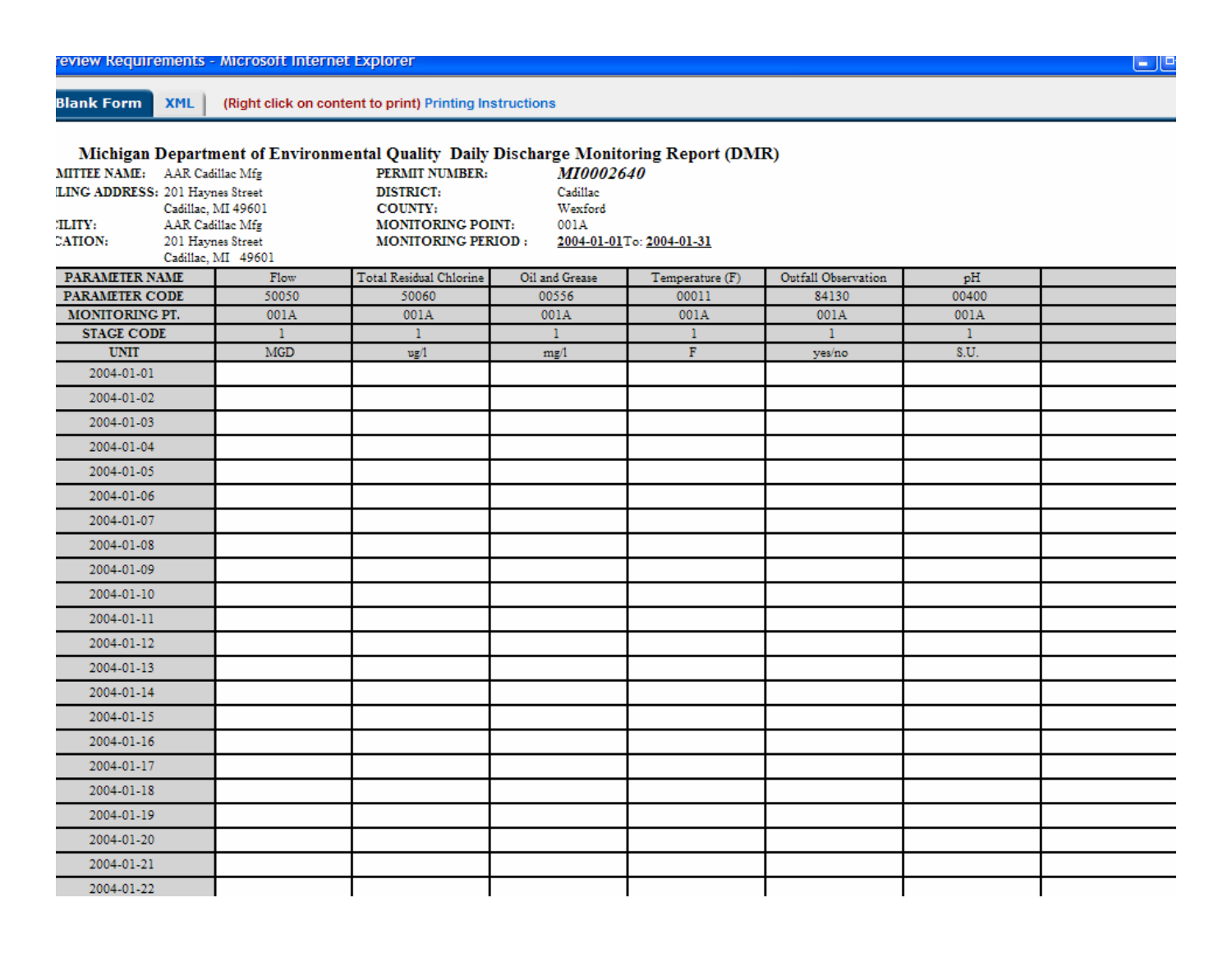| eview Requirements - Microsoft Internet Explorer |  |  |
|--------------------------------------------------|--|--|
|                                                  |  |  |

e Code: 1

**Blank Form** XML (Right click on content to print) Printing Instructions



|                                                   |                                                             |                                        | Michigan Department of Environmental Quality Monthly Discharge Monitoring Report (DMR) |       |         |                                 |                                   |            |     |              |                            |
|---------------------------------------------------|-------------------------------------------------------------|----------------------------------------|----------------------------------------------------------------------------------------|-------|---------|---------------------------------|-----------------------------------|------------|-----|--------------|----------------------------|
| <b>MITTEE NAME:</b>                               | AAR Cadillac Mfg                                            |                                        | PERMIT NUMBER: MI0002640                                                               |       |         |                                 | <b>DISTRICT:</b>                  |            |     | Cadillac     |                            |
| <b>LING ADDRESS:</b>                              | 201 Haynes Street<br>Cadillac, MI 49601                     |                                        | <b>MONITORING</b><br>POINT:                                                            | 001A  |         |                                 | <b>COUNTY:</b>                    |            |     | Wexford      |                            |
| ILITY:<br><b>CATION:</b>                          | AAR Cadillac Mfg<br>201 Haynes Street<br>Cadillac, MI 49601 |                                        | Monitoring Period: 2004-02-01 To: 2004-02-28                                           |       |         |                                 | <b>NO DISCHARGE FROM SITE: ()</b> |            |     |              |                            |
| Parameter                                         |                                                             |                                        | <b>Quantity or Loading</b>                                                             | Units |         | <b>Quality or Concentration</b> |                                   | Units No.  |     | Frequency of | <b>Sample Type</b>         |
|                                                   |                                                             | Average                                | Maximum                                                                                |       | Minimum | Average                         | Maximum                           |            | Ex. | Analysis     |                            |
|                                                   | Sample<br>Measurement                                       |                                        |                                                                                        |       | *****   | *****                           | *****                             |            |     |              |                            |
| :AM CODE: 50050<br>1. Site No.: 001A<br>e Code: 1 | Permit<br>Requirement                                       | (report)<br>Maximum<br>Monthly Average | (report)<br>Maximum Daily                                                              | MGD   | *****   | *****                           | *****                             | *****      |     | Daily.       | Report Total<br>Daily Flow |
| al Residual Chlorine<br>AM CODE: 50060            | Sample<br>Measurement                                       | *****                                  | *****                                                                                  | ***** | *****   | *****                           |                                   | vg/1       |     |              |                            |
| 1. Site No.: 001A<br>e Code: 1                    | Permit<br>Requirement                                       | *****                                  | *****                                                                                  |       | *****   | *****                           | (report)<br>Maximum Daily         |            |     | 3X Weekly    | Grab                       |
| Dichloroethylene<br>:AM CODE: 81328               | Sample<br>Measurement                                       | *****                                  | *****                                                                                  | ***** | *****   | *****                           |                                   | $u$ g/ $1$ |     |              |                            |
| 1. Site No.: 001A<br>e Code: 1                    | Permit<br>Requirement                                       | *****                                  | *****                                                                                  |       | *****   | *****                           | (report)<br>Maximum Daily         |            |     | 2X Annually  | Grab                       |
| ind Grease<br>:AM CODE: 00556                     | Sample<br>Measurement                                       | *****                                  | *****                                                                                  | ***** | *****   | *****                           |                                   |            |     |              |                            |
| 1. Site No.: 001A<br>e Code: 1                    | Permit<br>Requirement                                       | *****                                  | *****                                                                                  |       | *****   | *****                           | 10<br>Maximum Daily               | mg/1       |     | Weekly       | Grab                       |
| iperature (F)<br>AM CODE: 00011                   | Sample<br>Measurement                                       | *****                                  | *****                                                                                  | ***** | *****   | *****                           |                                   | F          |     |              |                            |
| 1. Site No.: 001A<br>e Code: 1                    | Permit<br>Requirement                                       | *****                                  | *****                                                                                  |       | *****   | *****                           | 90<br>Maximum Daily               |            |     | 3X Weekly    | Measured                   |
| achloroethylene                                   | Sample<br>Measurement                                       | *****                                  | *****                                                                                  | ***** | *****   | *****                           |                                   |            |     |              |                            |
| AM CODE: 34475<br>1. Site No.: 001A<br>e Code: 1  | Permit<br>Requirement                                       | *****                                  | *****                                                                                  |       | *****   | *****                           | (report)<br>Maximum Daily         | ug/1       |     | 2X Annually  | Grab                       |
| hloroethylene<br>AM CODE: 39180                   | Sample<br>Measurement                                       | *****                                  | *****                                                                                  | ***** | *****   | *****                           |                                   | ug/1       |     |              |                            |
| 1. Site No.: 001A<br>a Codar. 1 -                 | Permit<br>Requirement                                       | *****                                  | *****                                                                                  |       | *****   | *****                           | (report)<br>Maximum Daily         |            |     | 2X Annually  | Grab                       |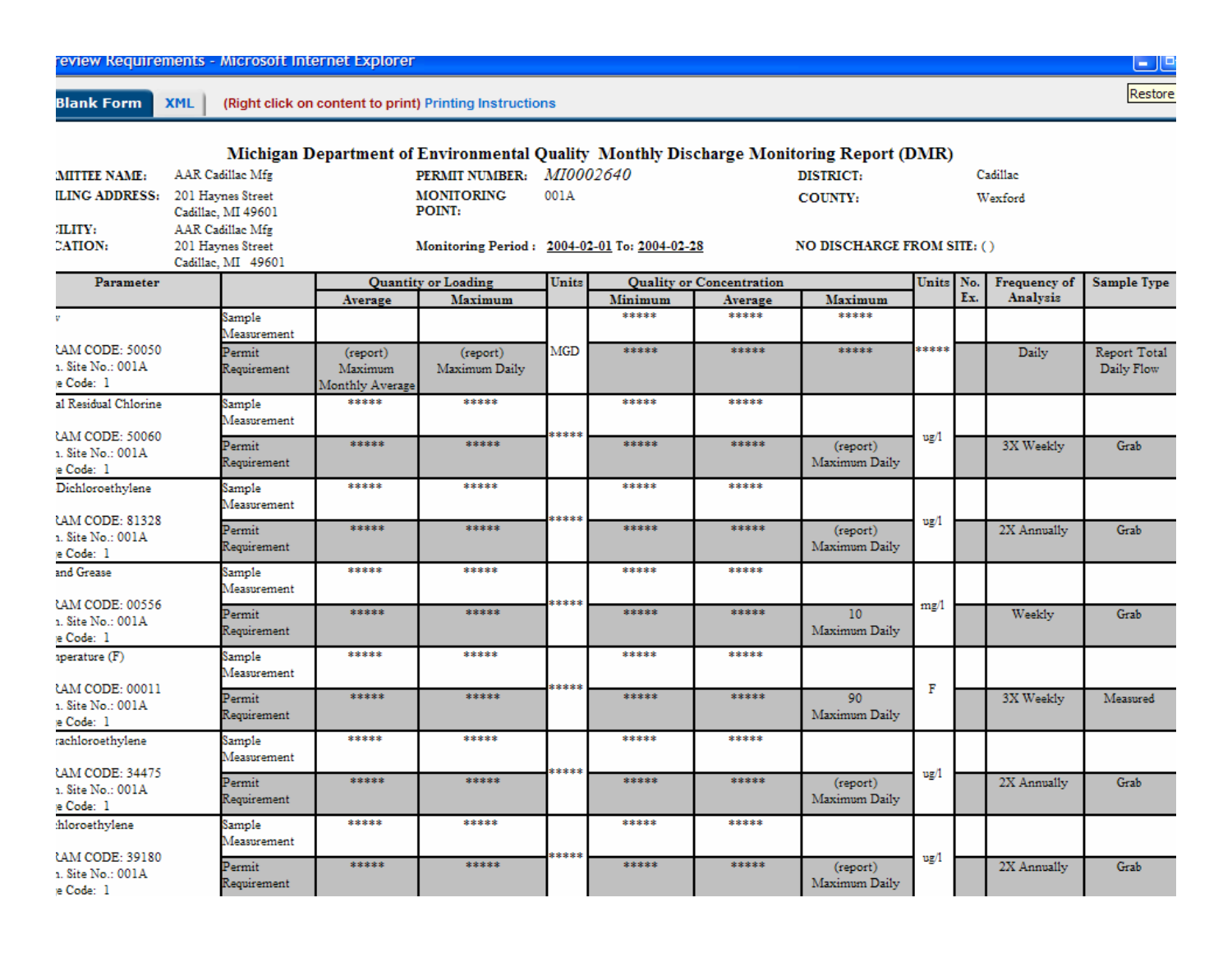#### MONTHLY DISCHARGE MONITORING REPORT

| Select Monitoring Point: $\boxed{001}$ A $\boxed{\vee}$                |                                               | Save Current Page                           |                                            | <b>Save DMR</b> | <b>Clear All Data</b> |                                                           |                           |       |            |                                                  |                  |
|------------------------------------------------------------------------|-----------------------------------------------|---------------------------------------------|--------------------------------------------|-----------------|-----------------------|-----------------------------------------------------------|---------------------------|-------|------------|--------------------------------------------------|------------------|
| PERMITTEE NAME: AAR Cadillac Mfg<br>MAILING ADDRESS: 201 Haynes Street |                                               | <b>PERMIT NUMBER:</b>                       | MI0002640<br><b>MONITORING POINT: 001A</b> |                 |                       | <b>DISTRICT:</b><br>Cadillac<br><b>COUNTY:</b><br>Wexford |                           |       |            |                                                  |                  |
| <b>FACILITY:</b>                                                       | Cadillac, MI 49601<br><b>AAR Cadillac Mfg</b> |                                             |                                            |                 |                       |                                                           |                           |       |            |                                                  |                  |
| <b>LOCATION:</b>                                                       | 201 Haynes Street<br>Cadillac, MI 49601       | MONITORING PERIOD: 2004-01-01 To 2004-01-31 |                                            |                 |                       |                                                           | NO DISCHARGE FROM SITE:   |       |            |                                                  |                  |
| <b>PARAMETER</b>                                                       |                                               | QUANTITY<br><b>OR</b><br><b>LOADING</b>     |                                            |                 |                       | <b>QUALITY</b><br><b>OR</b><br><b>CONCENTRATION</b>       |                           |       | NO.<br>EX. | <b>FREQUENCY</b><br><b>OF</b><br><b>ANALYSIS</b> |                  |
| Flow                                                                   | Sample<br>Measurement                         |                                             |                                            |                 | *****                 | *****                                                     | *****                     |       | Ю          | $\checkmark$<br>Daily                            | <b>Report To</b> |
| PARM. Code: 50050<br>Mon. Site No: 001A<br>Stage: 1                    | Permit<br>Requirement                         | (report)<br>Maximum Monthly Average         | (report)<br>Maximum Daily                  | MGD             | *****                 | *****                                                     | *****                     | ***** |            | Daily                                            | Rep              |
| <b>Total Residual Chlorine</b>                                         | Sample<br>Measurement                         | *****                                       | *****                                      |                 | *****                 | *****                                                     |                           |       | 0          | $\checkmark$<br><b>3X Weekly</b>                 | Grab             |
| PARM, Code: 50060<br>Mon. Site No: 001A<br>Stage: 1                    | Permit<br>Requirement                         | *****                                       | *****                                      | *****           | *****                 | *****                                                     | (report)<br>Maximum Daily | ug/l  |            | 3X Weekly                                        |                  |
| Oil and Grease                                                         | Sample<br>Measurement                         | *****                                       | *****                                      | *****           | $x + x + x$           | *****                                                     |                           |       | l0.        | $\checkmark$<br>Weekly                           | Grab             |
| PARM, Code: 00556<br>Mon. Site No: 001A<br>Stage: 1                    | Permit<br>Requirement                         | *****                                       | *****                                      |                 | *****                 | *****                                                     | 10<br>Maximum Daily       | mg/l  |            | Weekly                                           |                  |
| Temperature (F)                                                        | Sample<br>Measurement                         | *****                                       | *****                                      | *****           | *****                 | *****                                                     |                           |       | l0.        | $\checkmark$<br><b>3X Weekly</b>                 | <b>Measure</b>   |
| PARM. Code: 00011<br>Mon. Site No: 001A<br>Stage: 1                    | Permit<br>Requirement                         | *****                                       | *****                                      |                 | *****                 | *****                                                     | 90<br>Maximum Daily       | F     |            | 3X Weekly                                        |                  |
| Outfall Observation<br>PARM, Code: 84130                               | Sample<br>Measurement                         |                                             | *****                                      |                 | *****                 | *****                                                     | *****                     | ***** | 10         | $\checkmark$<br>Weekly                           | <b>Visual</b>    |
| Mon. Site No: 001A<br>Stage: 1                                         | Permit<br>Requirement                         | (report)<br>Yes/No                          | $+ + + + +$                                | yes/no          | *****                 | *****                                                     | $+ + + + +$               |       |            | Weekly                                           |                  |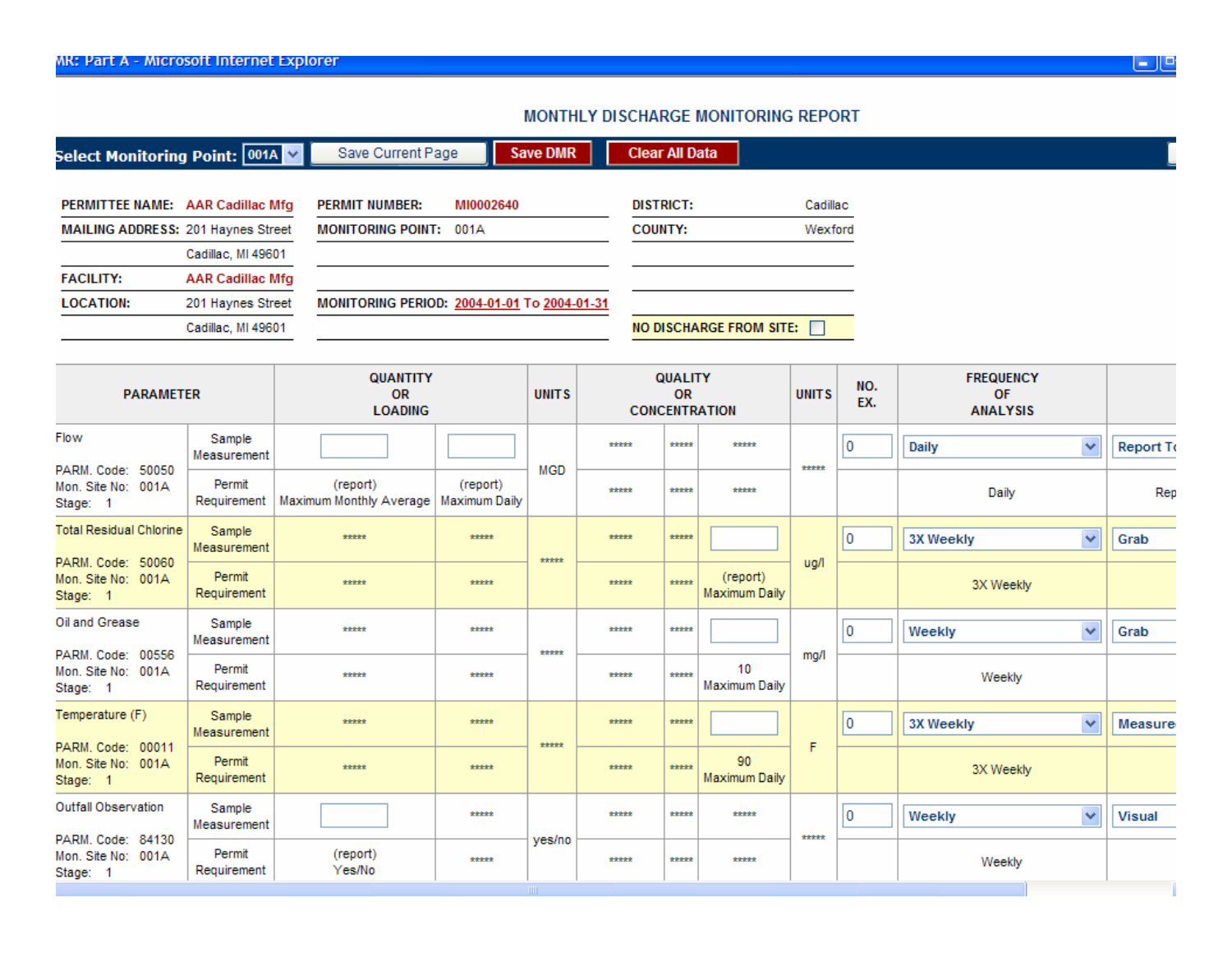### State-to-EPA DMR Data Flow

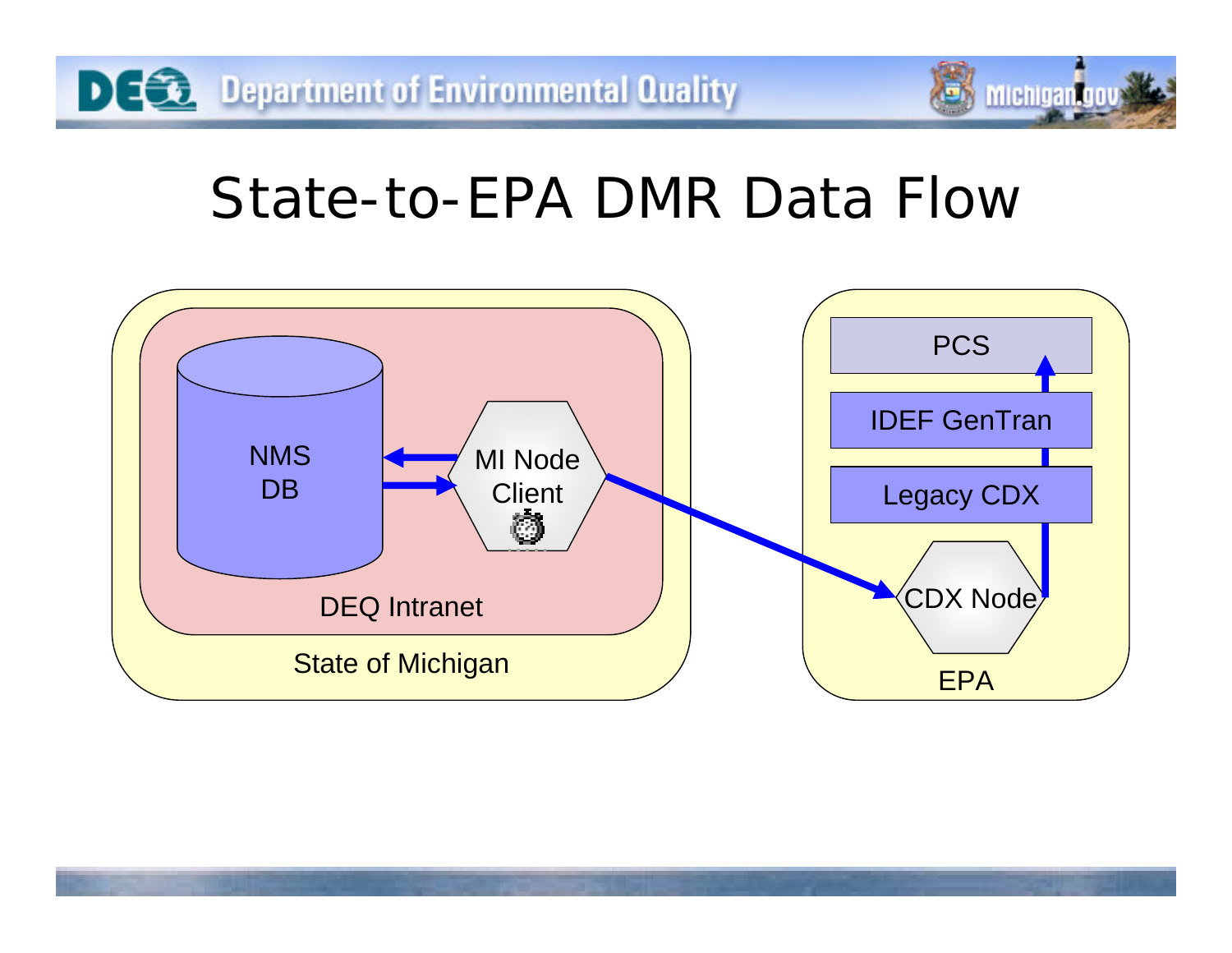## Michigan Node Client Processing

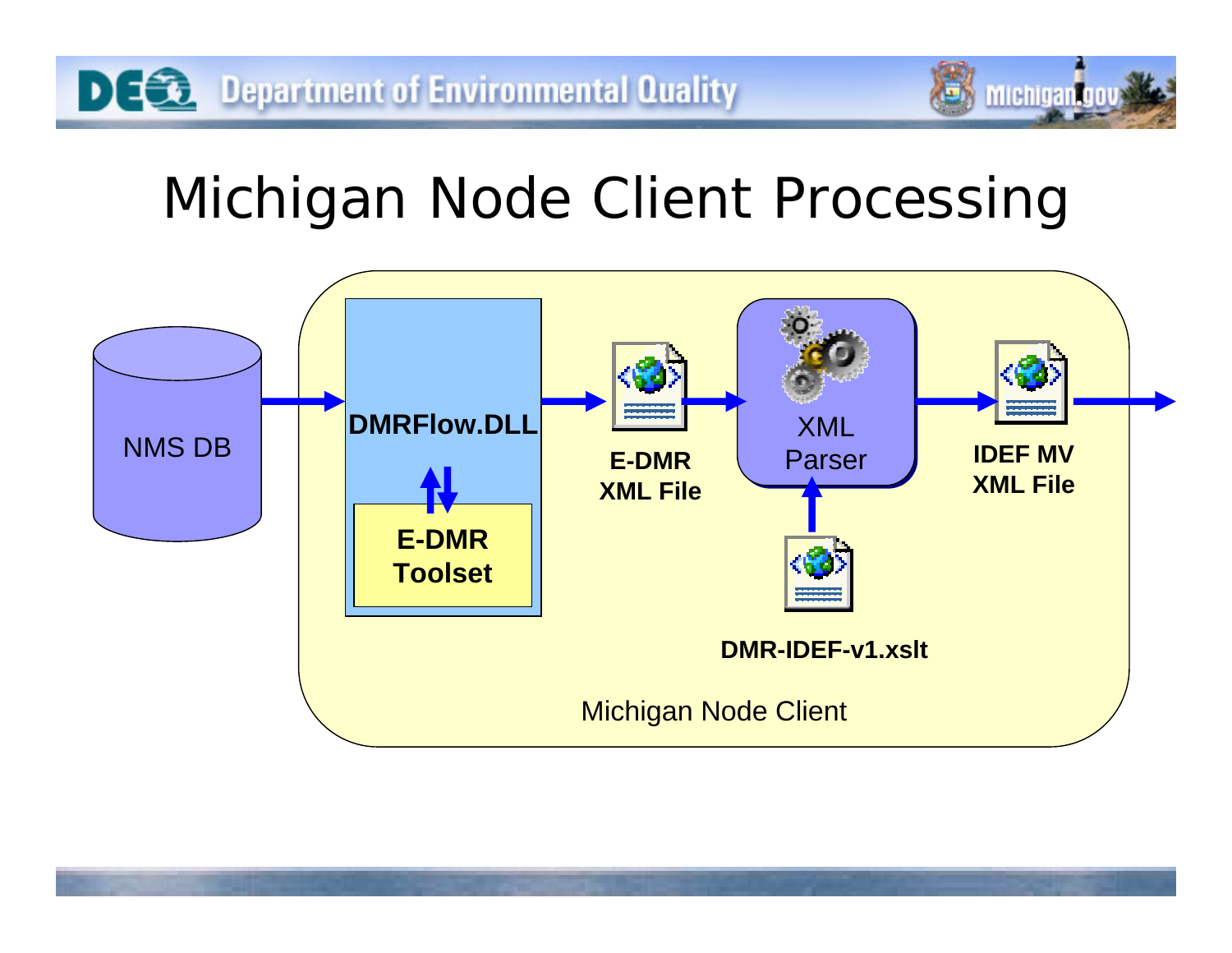### EPA-to-State Feedback Flow

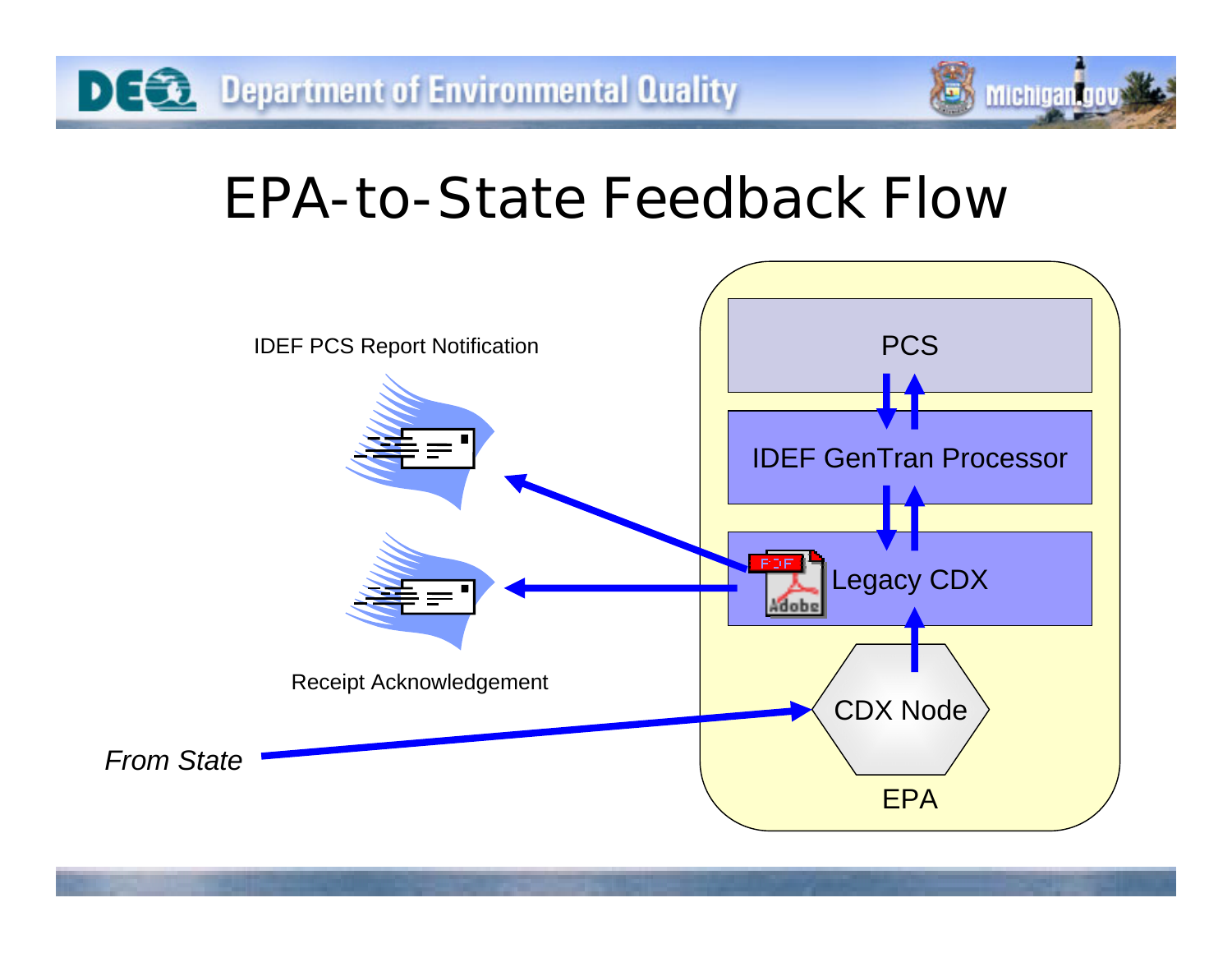

## EPA-to-State Feedback Flow

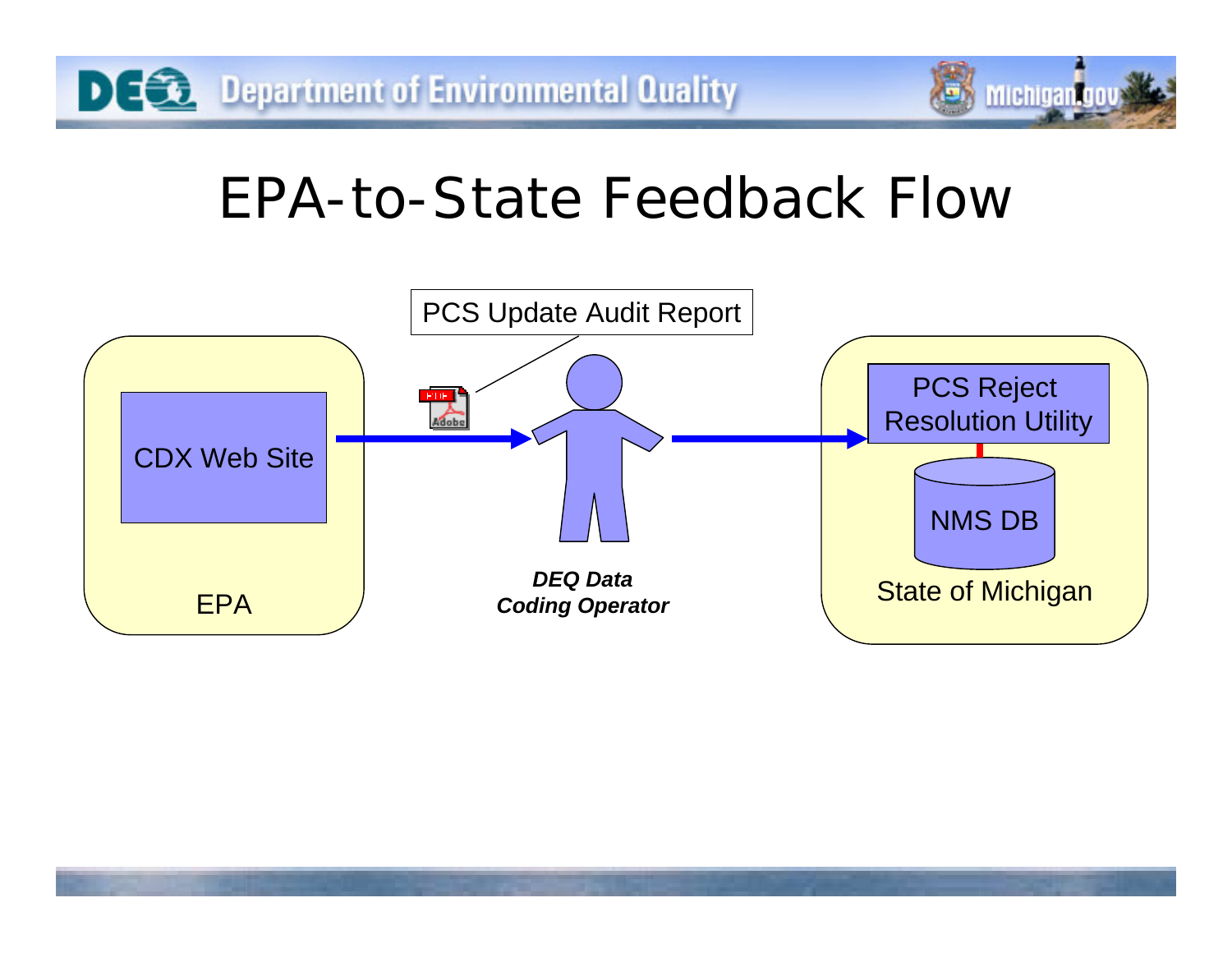

**PCS** 

## The BIG Picture

State NPDES Permit Database

*80-Column text file*

*Edit/Update Reports*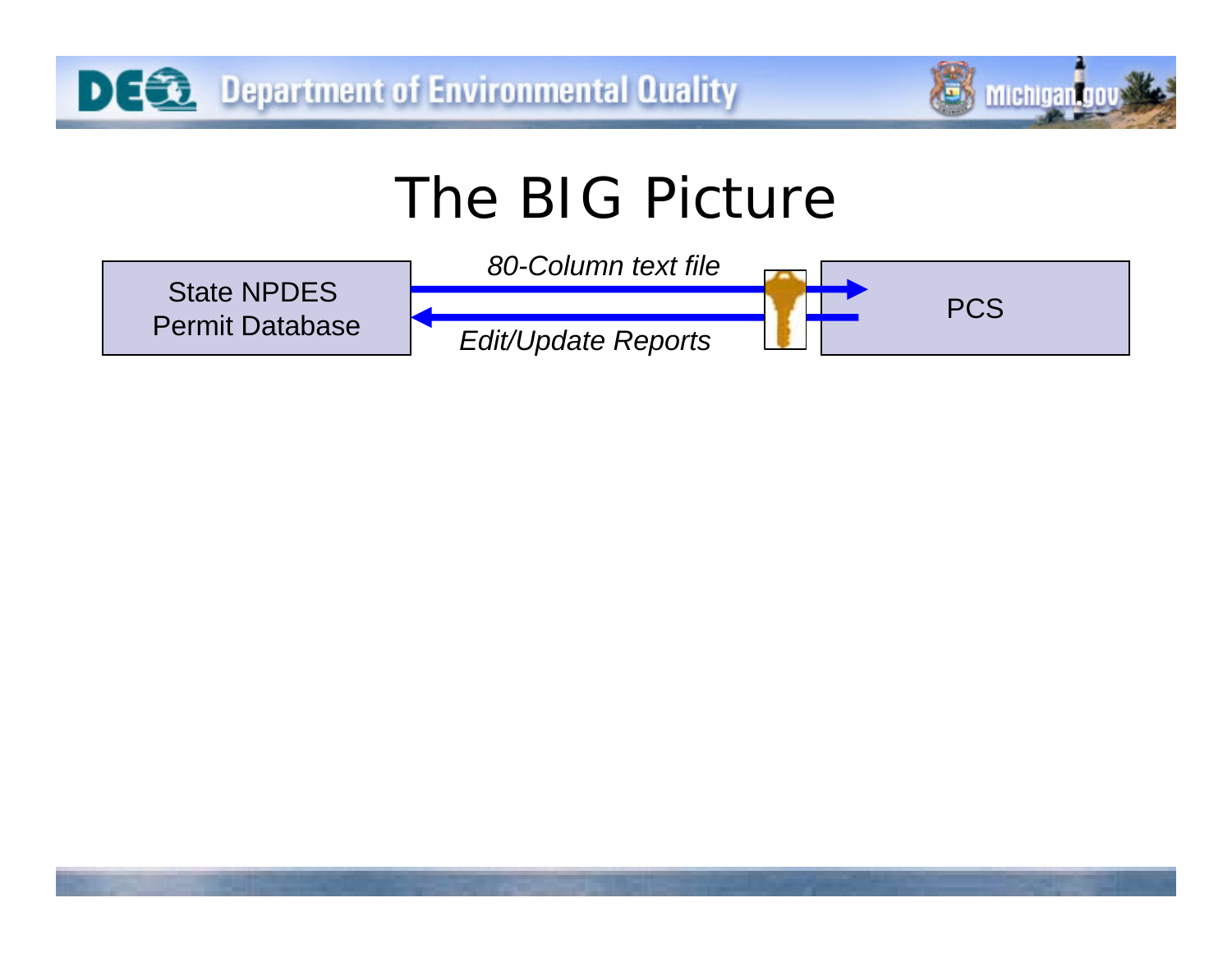DI:

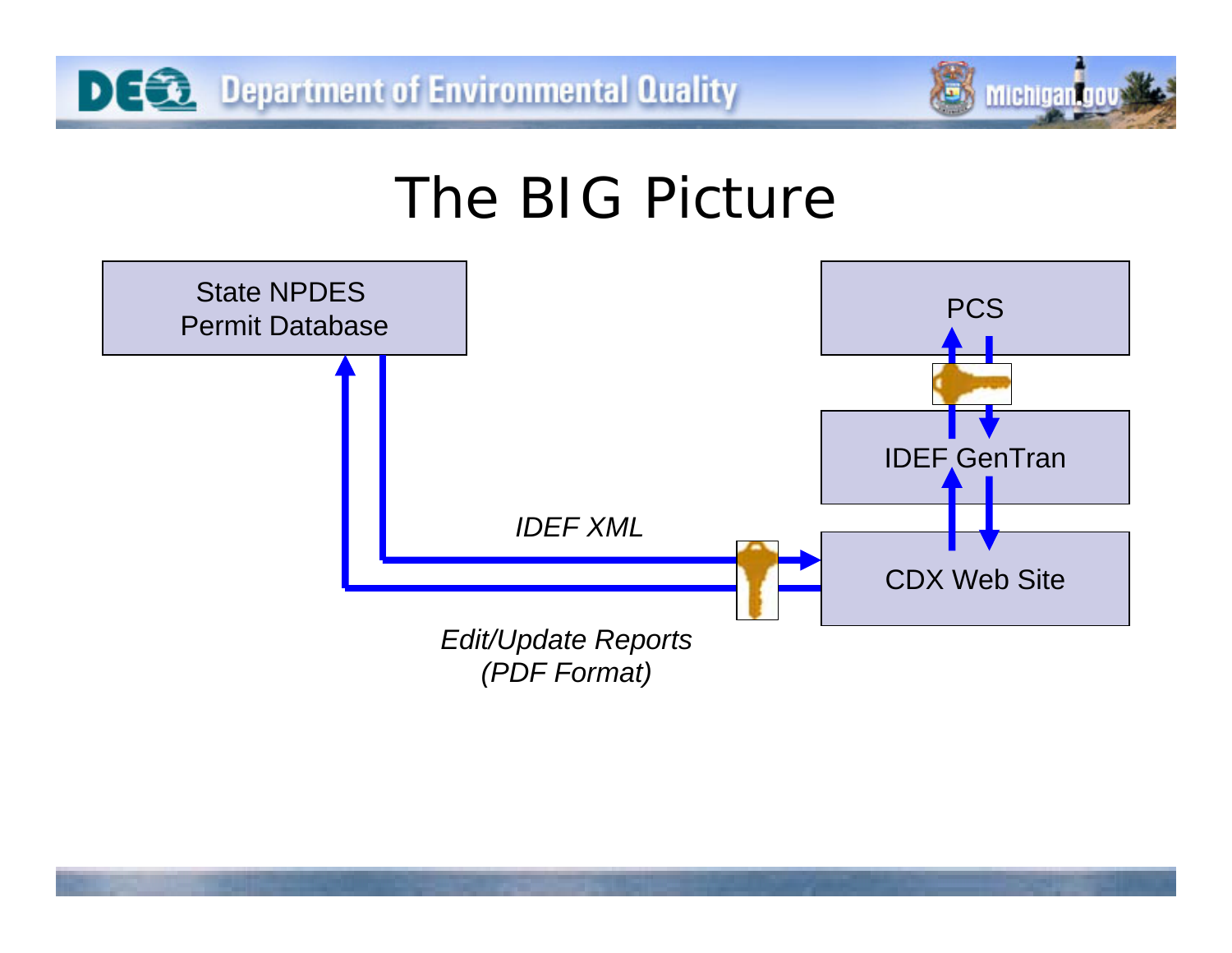DIE



#### The BIG Picture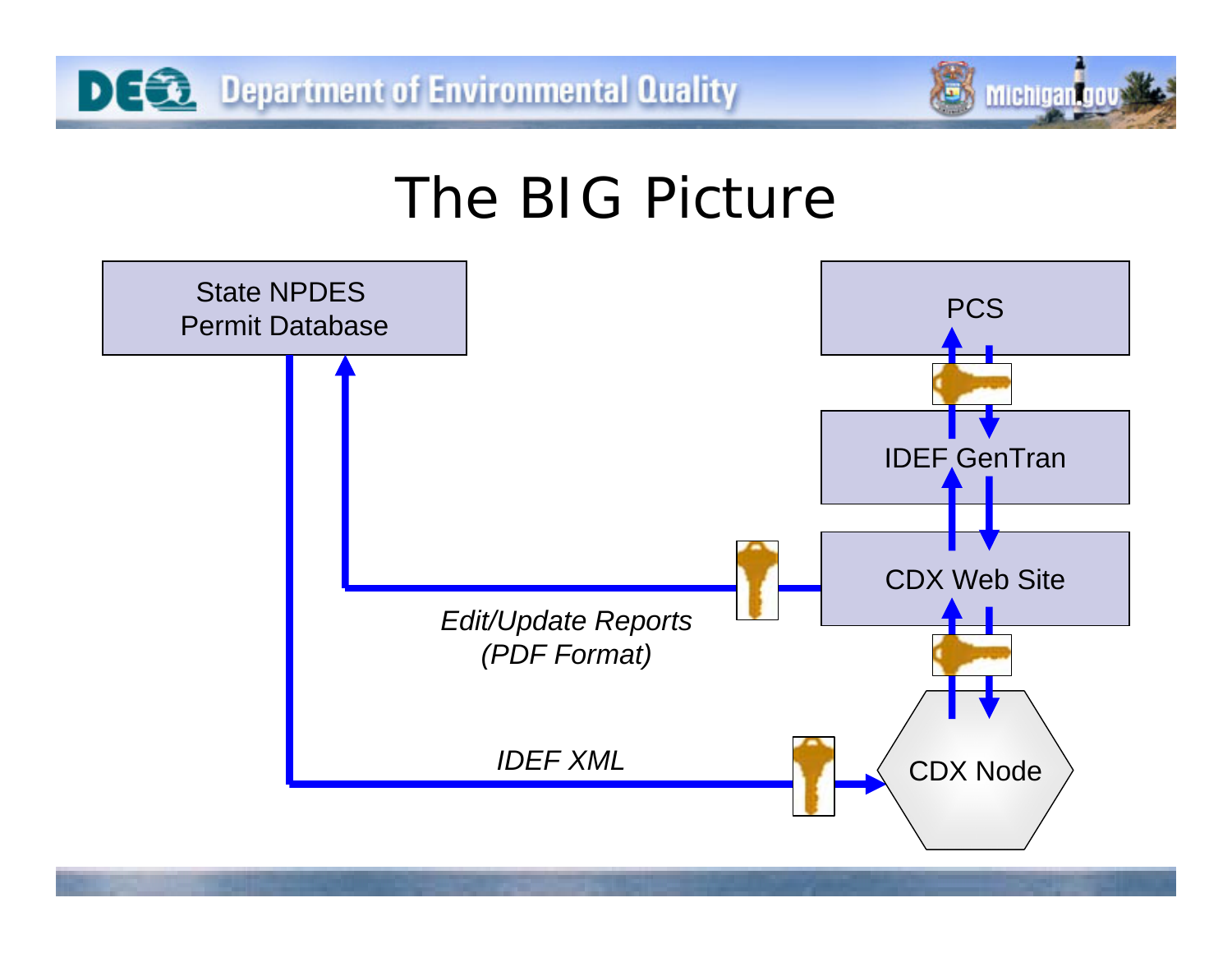# FLOWS are about PROCESSING!

**Michigan** 

- Two Aspects of Data Exchange: Format
	- Data Container
	- XML Schema
	- **□Process** 
		- Rules surrounding the flow of data
		- **More complex than creating a format**
		- Can we have XML-based processing instructions?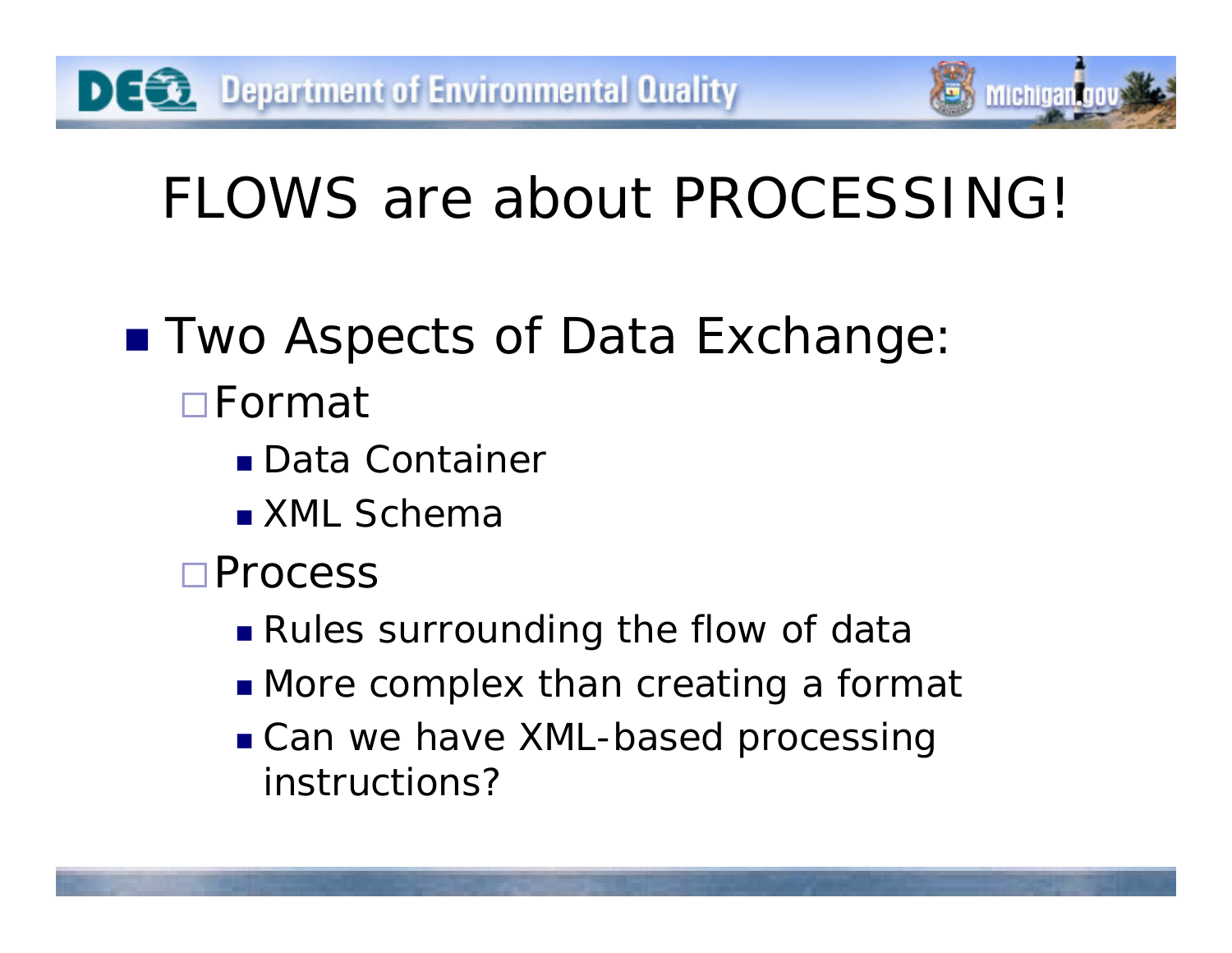# The "Ideal" Data Flow Scenario

Michigan

- One Owner/Authority for a given dataset
- Each owner publishes to their node
- Nodes each provide a common interface for given data flow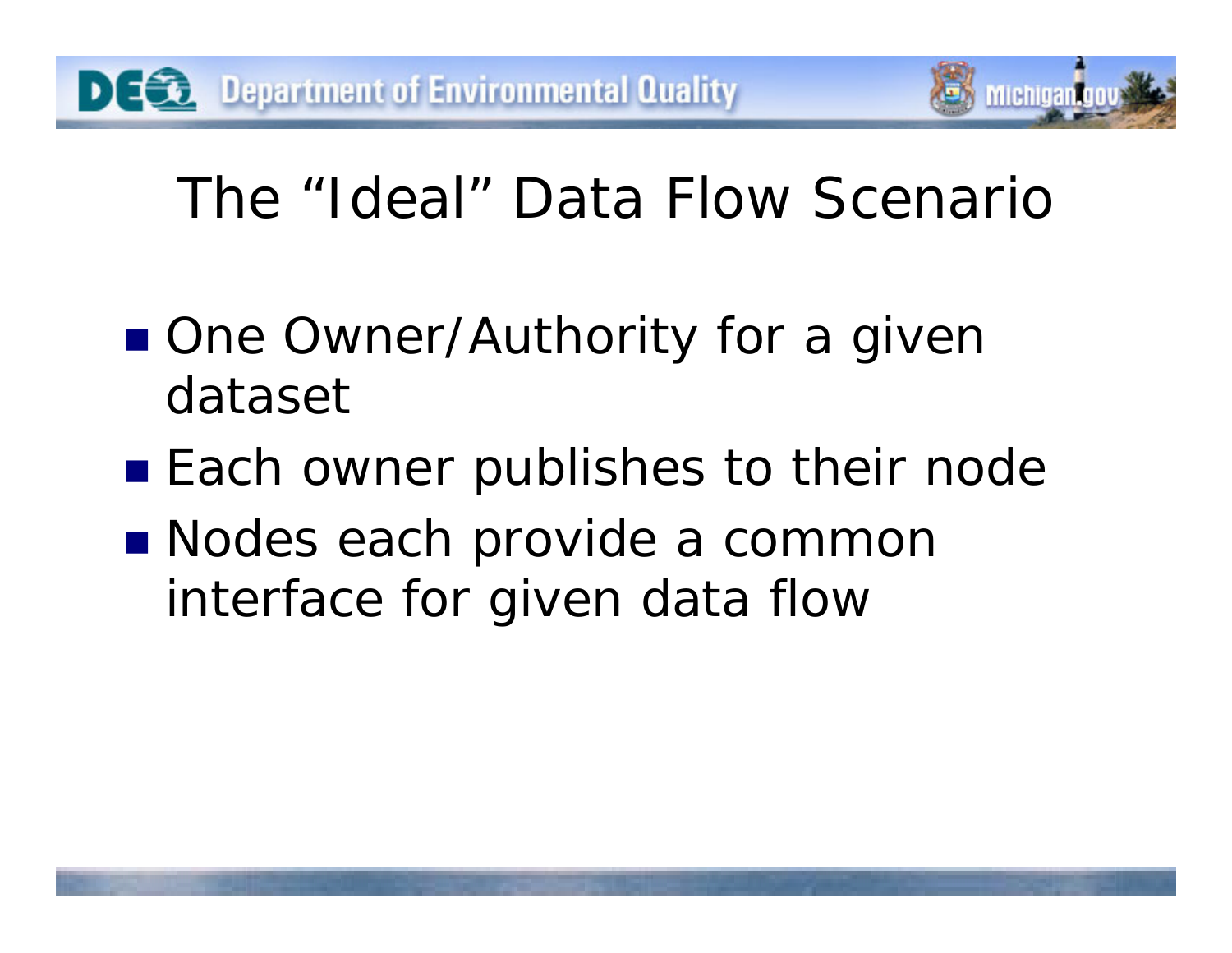# The "Ideal" Data Flow Scenario

**Michigania** 

- Data Consumer should initiate Requests from the Data Provider
	- "Come and get it" approach
	- Only the consumer knows what it needs and when it needs it

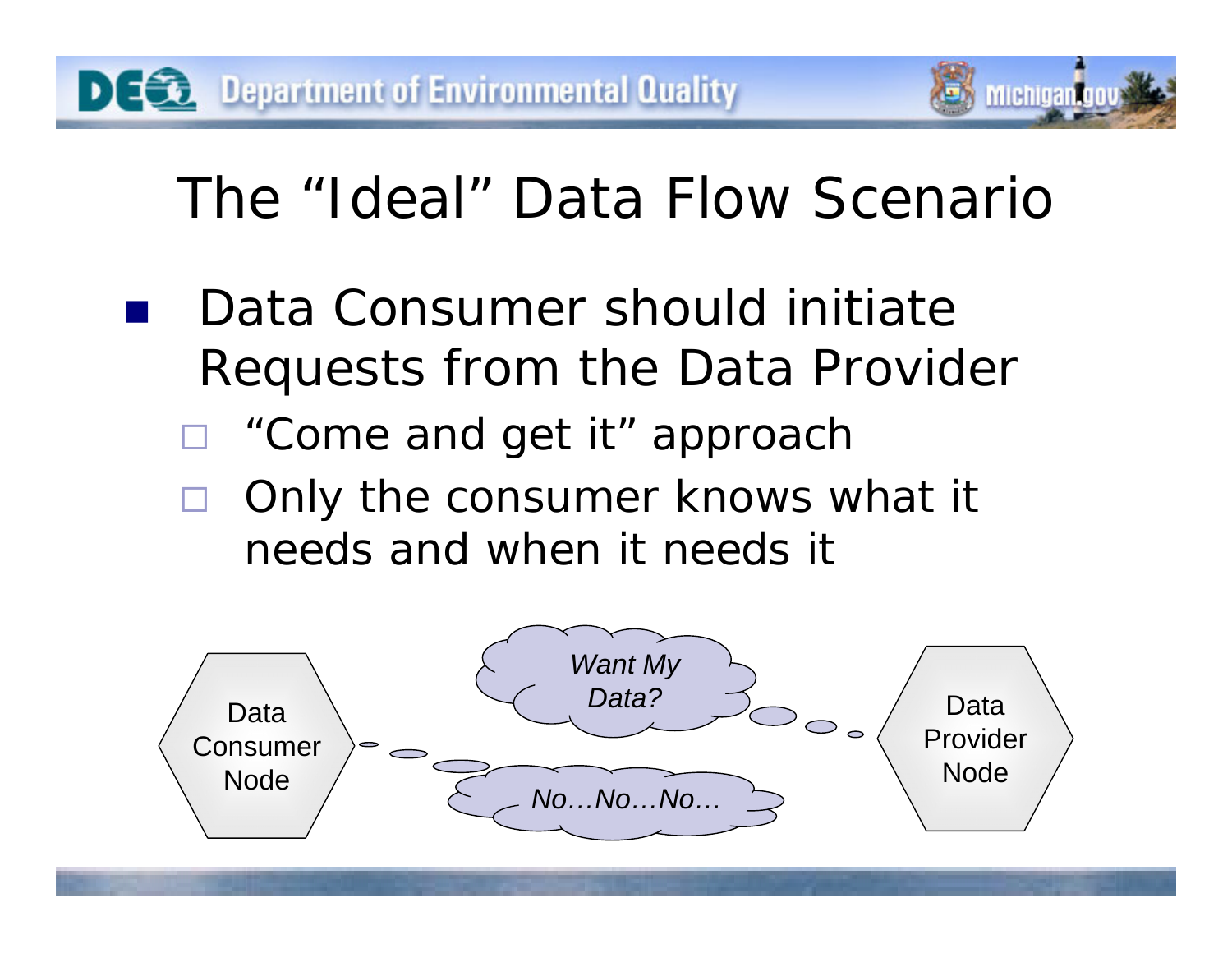# The "Ideal" Data Flow Scenario

- Data Provider should need NO knowledge of Data Requestor's state
	- Complexity of storing data consumer's state on the provider side
	- Not as scalable

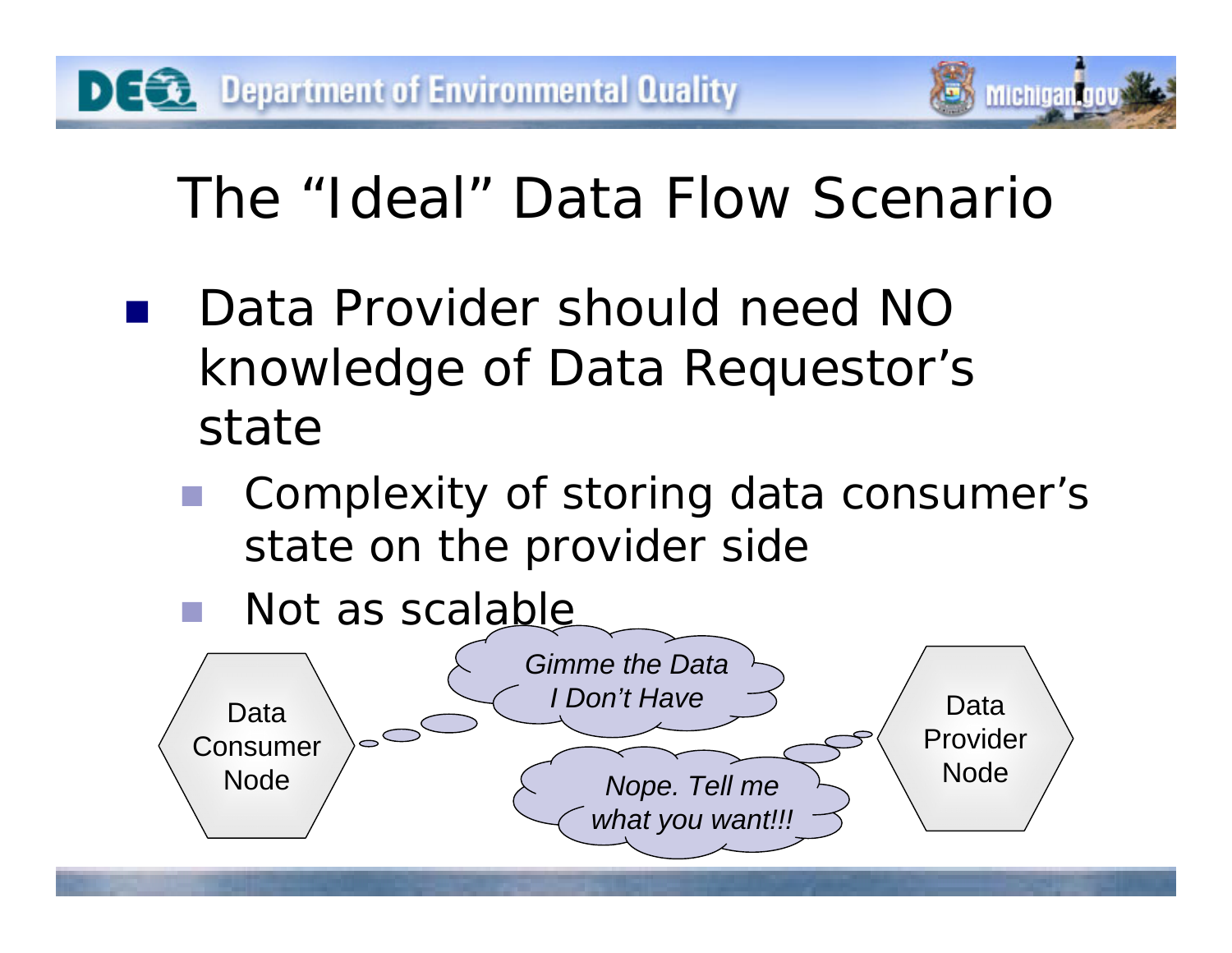# The "Synchronization" Data Flow Scenario

**Michigantu** 

- **Push or Pull will work**
- Should all happen in the background
- Only require user intervention when and exception occurs
- **Difficult to achieve when synchronizing** heterogeneous systems

□ Crosswalking data...what a mess!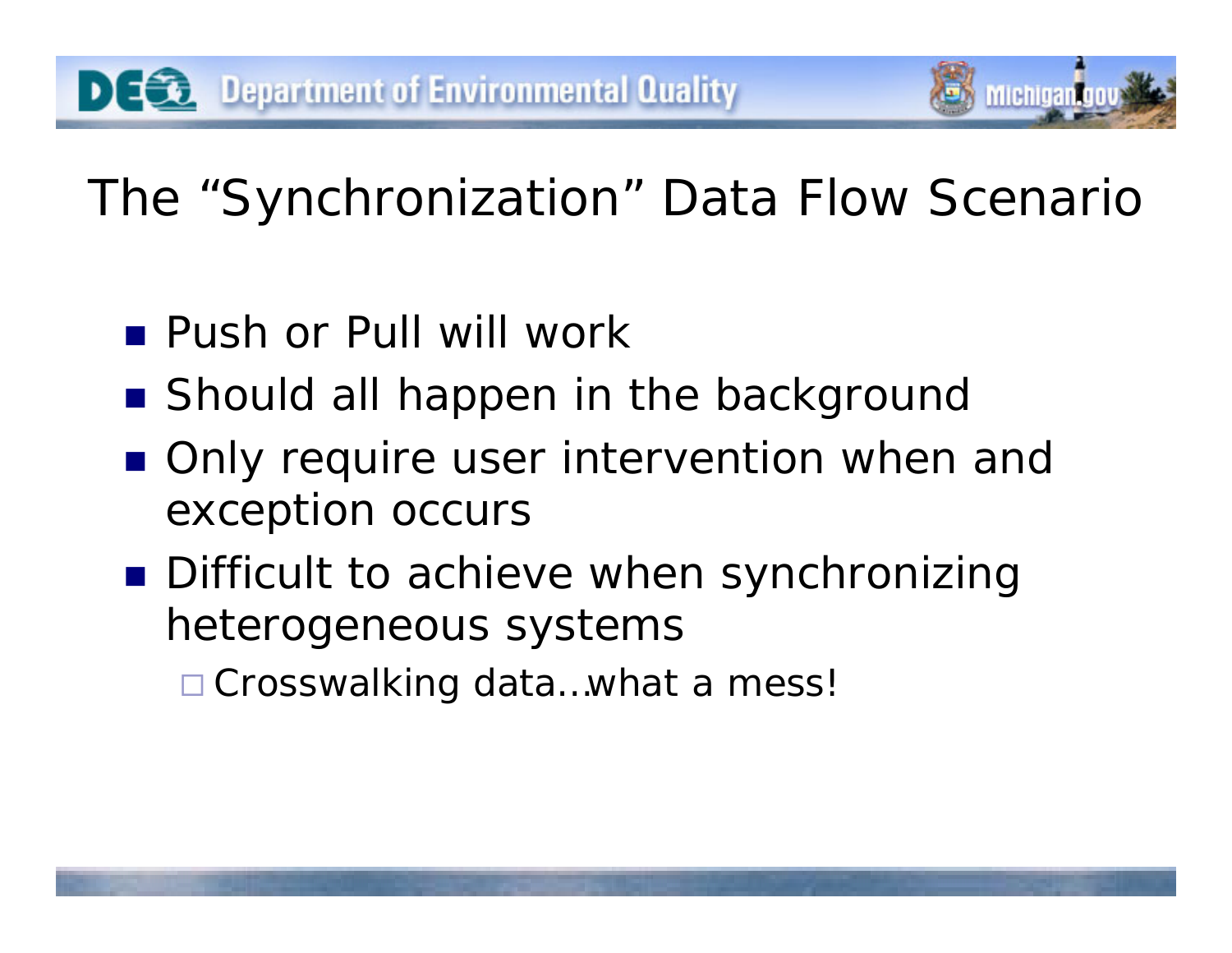



# Final Thoughts…